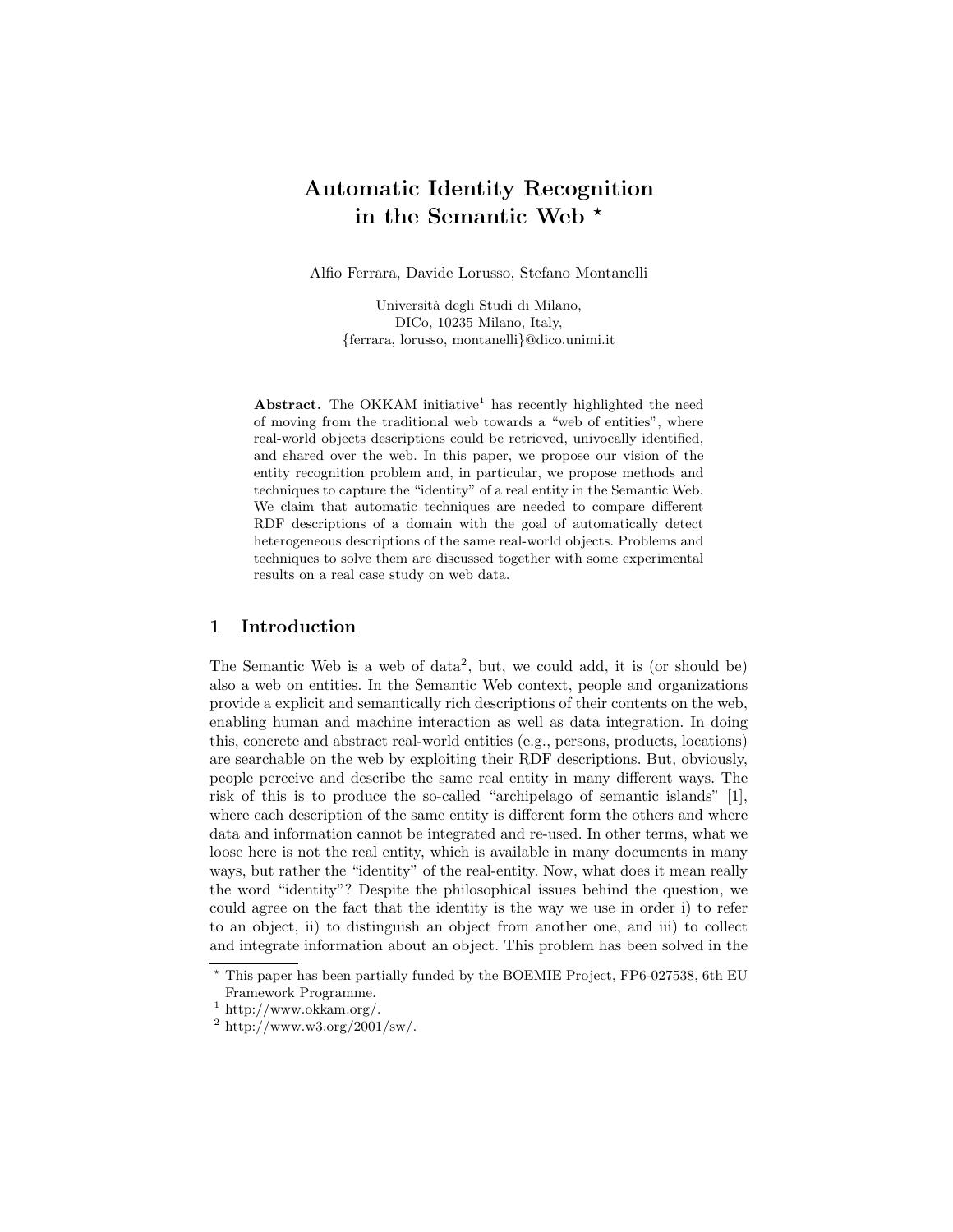traditional web for what concerns resources and documents by using the URI standard. The question here is if we can provide something similar to URIs for entities. If we want to capture the "identity" of a real entity in the Semantic Web, we need to be able to compare different RDF descriptions of a domain with the goal of automatically detect descriptions referred to the same real-world object. We call this problem "Identity Recognition Problem". In this paper, we discuss the identity recognition problem by focusing on three sub-problems and by proposing specific methods and techniques to solve them. Moreover, we present a case study where these techniques are shown in action and some experimental results are provided by using the instance matching functionalities implemented in our ontology matching tool HMatch, which is developed in the framework of the BOEMIE project [2, 3].

# 2 The Identity Recognition Problem

We call *individual* any abstract or concrete entity in a domain of interest. When a domain is described by a formal representation of its contents, we do not have a direct knowledge of the individuals per se, but only a set of *descriptions* or perceptions of these individuals. A domain representation is seen as a set of descriptions. A description is an arbitrary set of assertions about domain objects and data values specified according to a formal language and a data model. In this respect, the problem of individual identification is defined as:

- 1. the problem of detecting, out of the several assertions that characterize a description, those assertions which denote a specific individual in the domain;
- 2. the problem of detecting, out of several descriptions in a domain representation, those descriptions which denote the same individual in the domain.

A domain representation is provided according to a formal language and a data model. Data provided in the model can be typed and featured by a well defined semantics (e.g., DL ontologies), structured by a relational or object-oriented model (e.g., relational or object-relational databases), or organized as potentially untyped graphs (e.g., RDF, RDFS). We assume to generalize domain representations as RDF untyped graphs, where nodes denote objects or atomic data and edges denote labeled binary relations. To give an example of individual representations, let us suppose to represent a DVD collection. Two examples of RDF individual descriptions are the following ones:

| Description 1                                                       | Description 2                                                                        |
|---------------------------------------------------------------------|--------------------------------------------------------------------------------------|
| $\langle \#$ d $01 \rangle$ $\langle \#$ title $\rangle$ scarface   | $\langle \#d01 \rangle$ $\langle \#title \rangle$ scarface                           |
| (#d01) (#director) Brian De Palma                                   | $\langle \#d01 \rangle$ $\langle \#director \rangle$ $\langle \#d02 \rangle$         |
| 《#d01》 〈#actor〉 Al Pacino                                           | $\langle \#$ d02 $\rangle$ $\langle \#$ name $\rangle$ Brian De Palma                |
| $\langle \#d01 \rangle$ $\langle \#actor \rangle$ Michelle Pfeiffer | $\langle \#$ d $01 \rangle$ $\langle \#$ actor $\rangle$ $\langle \#$ d $03 \rangle$ |
| $\langle \#d01 \rangle$ $\langle \#price \rangle$ 14.99             | (#d03) (#name) Al Pacino                                                             |
|                                                                     | $\langle \#d01 \rangle$ $\langle \#actor \rangle$ $\langle \#d04 \rangle$            |
|                                                                     | (#d03) (#name) Michelle Pfeiffer                                                     |
|                                                                     | (#d01) (#price) 14.99                                                                |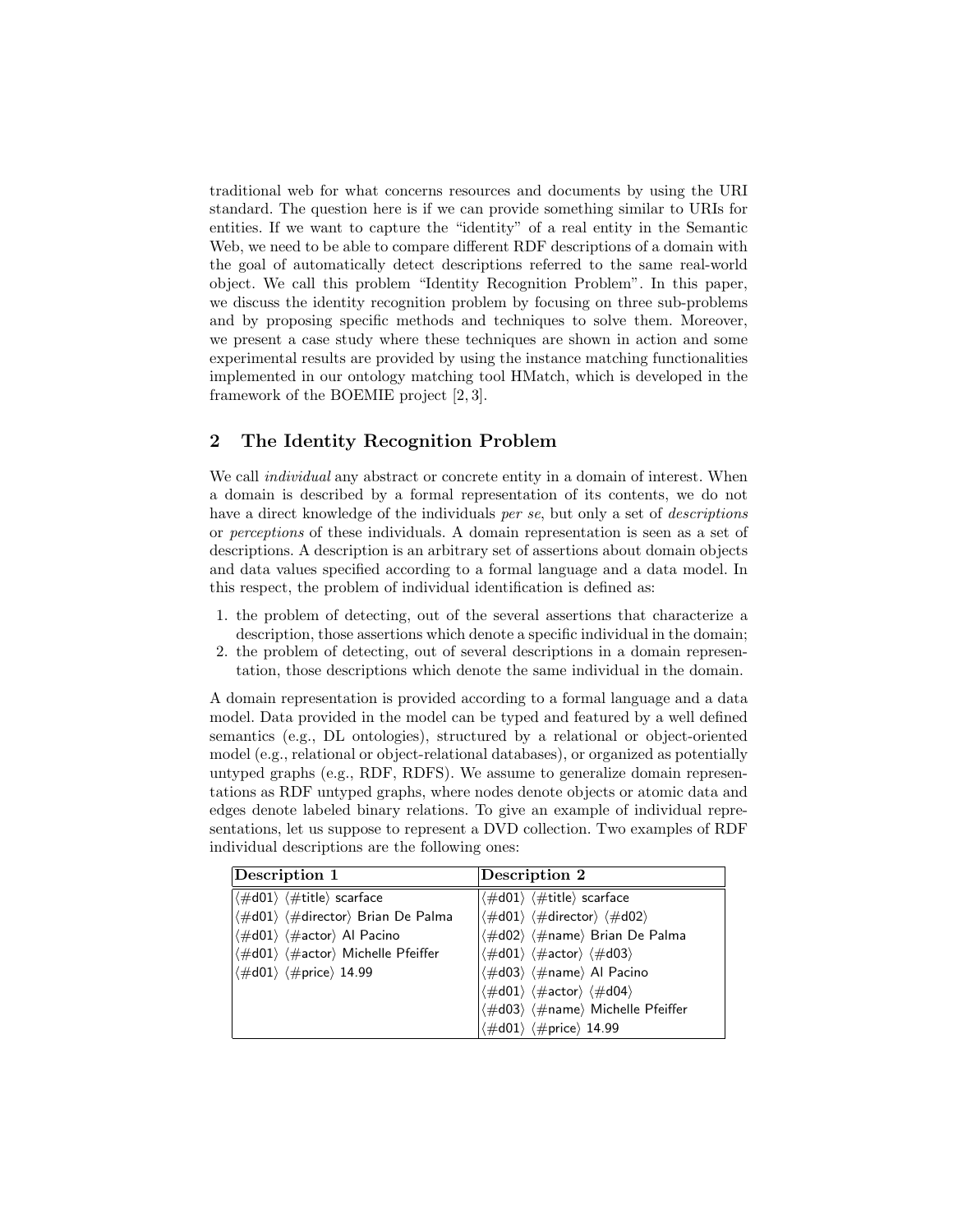Intuitively, we have in both cases a description of a DVD (i.e., d01) and some data about it. But, how many different individuals are represented in the two descriptions? Which properties are referred to which individual? How can we detect individuals here?

We can maybe agree on the fact that, in both cases, five real individuals are represented: four concrete individuals (i.e., the DVD, the persons Brian De Palma, Al Pacino and Michelle Pfeiffer) and an abstract individual (i.e., the movie "Scarface"). But we have different properties in the two cases: title is an attribute of the DVD or an attribute of the movie "Scarface", or both? Moreover, persons have a name in the second representation, but no attributes in the first. Finally, supposing to have a correct identification of individuals in the two cases, how are we supposed to match these two different representations?

We can try to address these questions by splitting the Identity Recognition Problem into three sub-problems:

- 1. Individuals identity and essence: what is an individual and how it is identified?
- 2. Individuals description: how to compare two different descriptions of the same individual?
- 3. Individuals existence: how to deal with the fact that some individuals descriptions "contain" descriptions of other individuals? When an individual has an independent existence?

In the following sections we try to formalize these problems and sketch possible techniques to address them.

#### 2.1 A Real Case Study

In order to test and discuss the techniques proposed in this paper over real data, we created a case study using data about DVDs provided by the Amazon.com web service<sup>3</sup> together with data provided about movies by the IMDB database<sup>4</sup>. The goal of our test case is to identify movies out of these datasources. For what concerns Amazon, movie identification is not trivial, because data describe DVD editions of the movies and not the movies per se. Thus, we want to cluster together DVDs referring to the same movie and to extract out of DVD descriptions the movie description (i.e., extraction). In our ideal case, a user who is going to create a RDF movie collection would be able to get a reference to "Scarface" by automatically exploring the Amazon DVD collection. On the other side, IMDB provides data about movies. In such a case, the goal is to compare IMDB movie descriptions with movie descriptions extracted from Amazon, in order to automatically identify different descriptions referred to the same real movie (i.e., mapping). These two goals are graphically presented in Figure 1.

<sup>3</sup> http://aws.amazon.com/

<sup>4</sup> http://imdb.com/. Despite the fact that IMDB is an Amazon.com company, data provided by the two services are very different, at least with respect to the user query.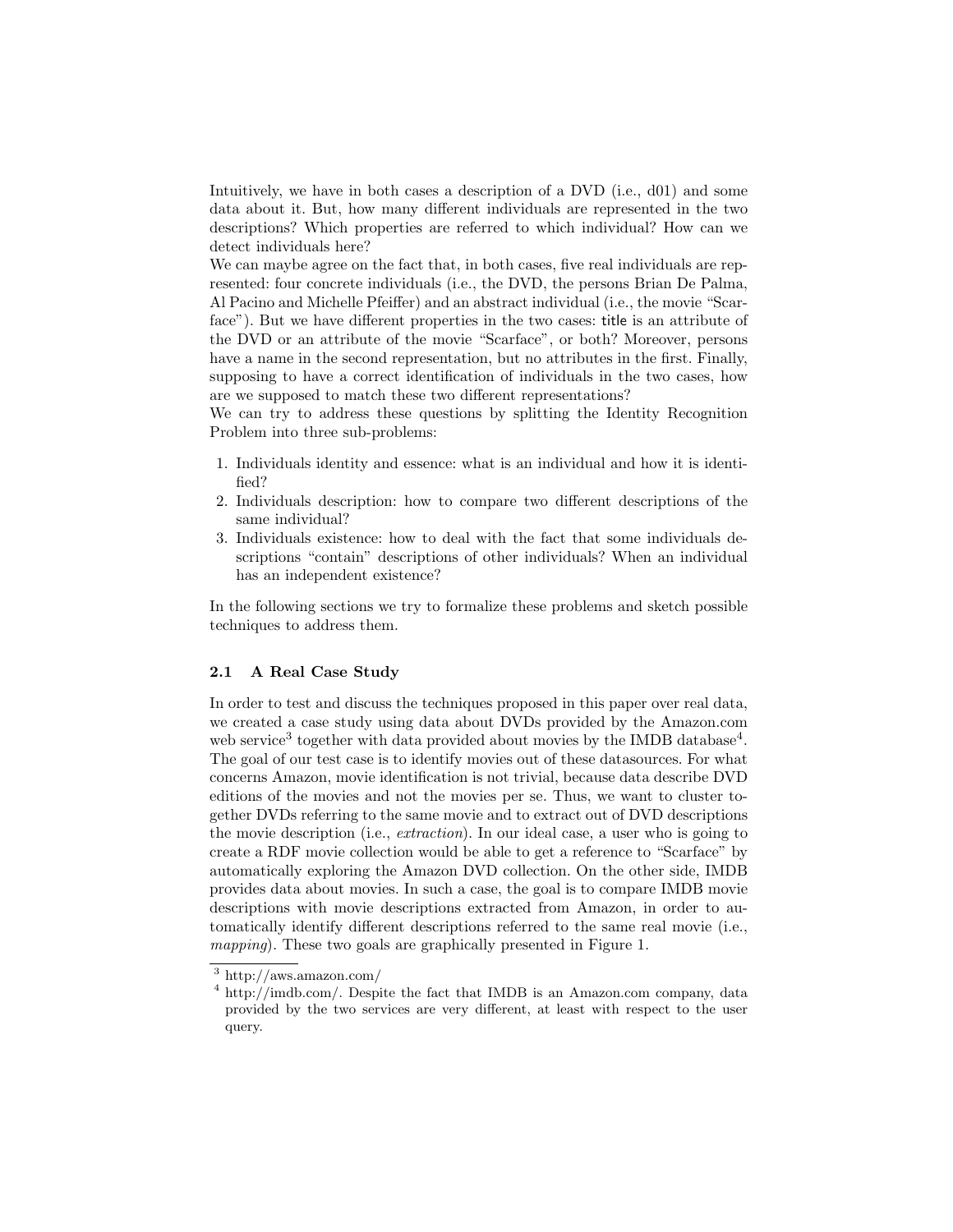

Fig. 1. Graphical representation of entity extraction and mapping

In order to evaluate our techniques, we manually built a set of expected results. From Amazon, we got data resulting for the query "Scarface" over the DVDs collection. Results contain 87 items (describing videos and DVDs). Manually, we categorized these items with respect to the related movie: we obtained 15 DVD editions of the movie "Scarface (1983)", 4 of the movie "Scarface (1932)", 6 DVD collections including the movie "Scarface (1983)", 11 of the movie "Mr. Scarface (1976)", 4 of the movie "Captain Scarface (1953)" and 47 DVD editions of other movies/materials not directly related to the query "Scarface". Concerning IMDB, we collected 27 movies, including the ones in Amazon and others. Finally, we imported data into two very simple RDF schemas, with the goal of preserving as much as possible the original structure of data provided by the two resources. A portion of resulting RDF is shown in Figure 2.

### 3 Identity of Individuals

In general, when looking at a real individual we focus on some of its properties in order to distinguish it from other individuals. However, not all the individual properties can be used to perform such a distinction. In the Aristotelian theory of definition, some properties are considered as part of the individual essence, some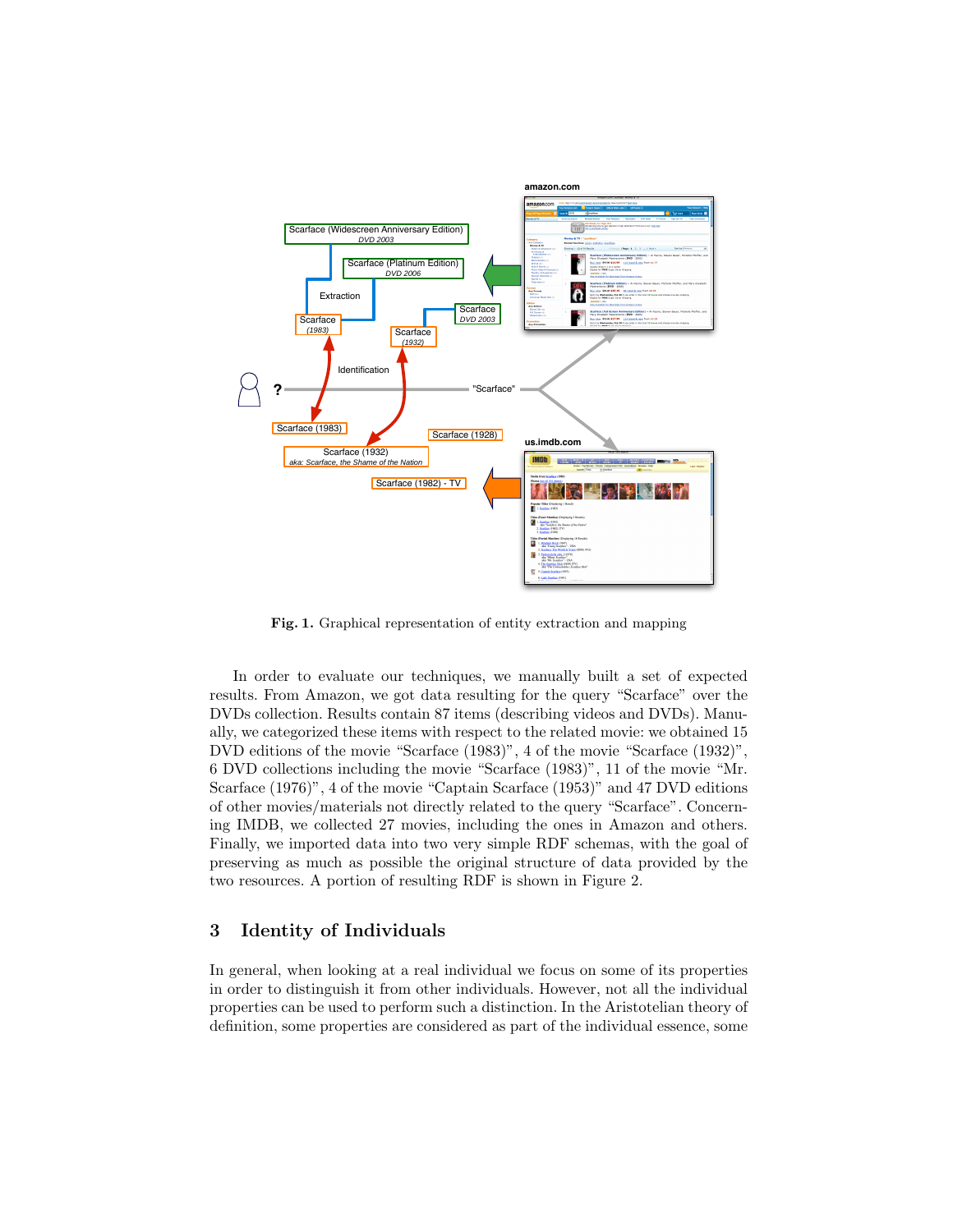| Amazon item                                                                           | <b>IMDB</b> movie                                                                                       |
|---------------------------------------------------------------------------------------|---------------------------------------------------------------------------------------------------------|
| (#item-2) (#title) Scarface, Special Edition                                          | $\ket{\# M\text{-}01}\bra{\# \text{title}}$ Scarface (1983)                                             |
| (#item-2) (#director) Brian De Palma                                                  | 〈#M-01〉 〈#director〉 〈#P04〉                                                                              |
| $\langle \#item-2 \rangle$ $\langle \#actor \rangle$ Al Pacino                        | $\langle \# M - 01 \rangle$ $\langle \# cast \rangle$ $\langle \# C06 \rangle$                          |
| $\langle\#item-2\rangle$ $\langle\#format\rangle$ PAL                                 | (#P04) (#name) Brian De Palma                                                                           |
| $\langle \#item-2 \rangle$ $\langle \#hash$ anguage $\rangle$ $\langle \#L06 \rangle$ | (#P04) (#birth) 11-09-1940                                                                              |
| $\langle \# \mathsf{L06} \rangle$ $\langle \# \mathsf{name} \rangle$ Spanish          | $\langle \# \mathsf{C}06 \rangle$ $\langle \# \mathsf{actor} \rangle$ $\langle \# \mathsf{P}16 \rangle$ |
|                                                                                       | (#C06) (#character) Tony Montana                                                                        |
|                                                                                       | $\langle \#P16 \rangle$ $\langle \#name \rangle$ Al Pacino                                              |

Fig. 2. A portion of RDF created from Amazon and IMDB data

other are just "accidental" attributes. Borrowing this intuition, we can assume that, given an individual description  $D_o = \{A_0, A_1, \ldots, A_n\}$  as a set of assertions about an individual o, the identification  $I^o$  of o is an identity function  $I^o(D_o) \to$  $\{(d^i, v^i)\}\$  which associates to each group of assertions in  $D_o$  an identification strength  $v^i$  in the range [0,1]. Goal of the identification function is to provide a measure of the importance of each group of assertions with respect to the general goal of detecting the identity of o.

Definition 1. Identity Function. Given an individual description D = {A0, A1,  $\ldots, \mathcal{A}_n$ , the Identity Function  $I(D) \to \{(d^i, v^i)\}\;$  is defined as follows:

$$
\forall d^i \in \mathcal{P}(D), \ d^i \to v^i
$$

where  $\mathcal{P}(D)$  denotes the power set of D,  $d^i$  denotes a possible subset of assertions in D, while  $v^i$  is a measure (in the range  $(0,1)$ ) of the importance of  $d^i$  for the identification of o.

#### 3.1 Implementation of the Identity Function

The identity function can be obtained in three different ways:

- 1. by taking into account schema constraints when available (e.g., functional properties in DL, key constraints in relational databases);
- 2. by taking into account domain specific information or human suggestions (e.g., ISBN codes for books, personal identification numbers for persons, manual configuration of an identity recognition system);
- 3. by exploiting statistical techniques over data values. Usually, the idea behind these techniques is that assertions with a high number of different values are more useful for identification than assertions with a high number of similar or equal values.

In HMatch, identifying properties can be manually chosen or automatically detected by taking into account, for each group of assertions  $d \in D$ , the number  $N_{\neq}^d$  of different values retrieved for d in all the individuals of the same type of the given one. More formally, given an individual  $o$ , we take into account the set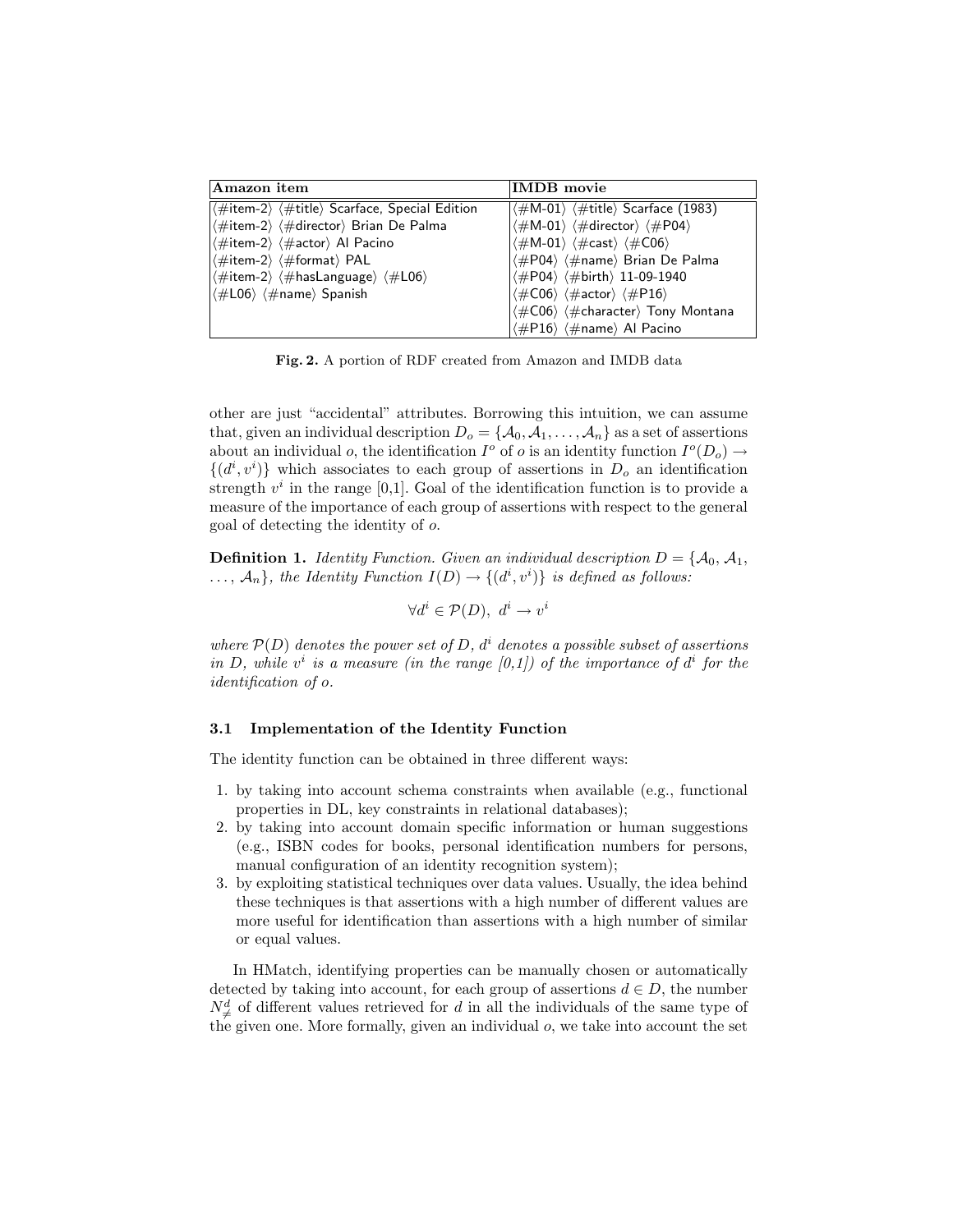$O$  of all the individuals of the same type of  $o$  in the RDF description. Then, we calculate the identity function as follows:

$$
\forall d^{i} \in \mathcal{P}(D),\ d^{i} \rightarrow \frac{N_{\neq}^{d^{i}}}{\mid O_{P} \mid}
$$

where  $N_{\neq}^{d^i}$  is the number of different values of the assertions  $d^i$  over the set O, while  $|O_P|$  is the number of different properties featuring the individuals in O.

Example. To see how the function works, let us suppose to have three simple movie descriptions:

| Description 1                                                               | Description 2                                                                                           | Description 3                                                                                                                                                                                                                  |
|-----------------------------------------------------------------------------|---------------------------------------------------------------------------------------------------------|--------------------------------------------------------------------------------------------------------------------------------------------------------------------------------------------------------------------------------|
|                                                                             |                                                                                                         | $ \langle \# \text{M}01 \rangle \langle \# \text{title} \rangle$ Scarface $ \langle \# \text{M}02 \rangle \langle \# \text{title} \rangle$ Scarface $ \langle \# \text{M}03 \rangle \langle \# \text{title} \rangle$ Testament |
| $\ket{\langle \# \text{M}01 \rangle \langle \# \text{year} \rangle 1983}$   | $\left \left\langle \# \text{M}02 \right\rangle \left\langle \# \text{year} \right\rangle 1932 \right $ | $\left \left\langle \# \text{M}03 \right\rangle \left\langle \# \text{year} \right\rangle 1983 \right $                                                                                                                        |
| $\ket{\langle \# \text{M}01 \rangle \langle \# \text{genre} \rangle}$ Crime |                                                                                                         |                                                                                                                                                                                                                                |

By taking into account all possible subsets of movie properties, the results of the identification function is shown in Table 1.

Table 1. Example of results provided by the identification function

| Property subset                                        | Num. of different values Num. of properties Result |      |
|--------------------------------------------------------|----------------------------------------------------|------|
| $\vert \{\# \text{title}\}\vert$                       |                                                    | 0.67 |
| $\langle \# \text{year} \rangle$                       |                                                    | 0.67 |
| $\{\text{\#generate}\}\$                               |                                                    | 0.34 |
| $\{\text{\#title}, \text{#year}\}\$                    |                                                    | 1.0  |
| $\{\# \text{title}, \# \text{gence}\}$                 |                                                    | 0.67 |
| $\{\text{\#year}, \text{\#game}\}$                     |                                                    | 0.67 |
| $\{\text{\#title}, \text{\#year}, \text{\#generic}\}\$ |                                                    | 1.0  |

Looking at the results, we can see how the function does not take into account properties with missing values, because they do not provide useful information. Moreover, the title or the year are not useful if we consider them separated, but they are enough to identify movies when taken into account in combination.

### 4 Heterogeneous Individual Descriptions

The same individual can be described in many different ways. Descriptions of the same individual can be different for several reasons, including the use of different languages or data models and a different conceptualization of the same domain. The use of a generalized RDF model does not avoid the presence of heterogeneous descriptions of the same individual. Thus, a key requirement in individual identification is the capability of comparing heterogeneous descriptions of the individuals in order to cluster together similar or matching descriptions. Given an individual  $o$  and two descriptions  $D_o^1 = \{A_0^1, A_1^1, \ldots, A_n^1\}$  and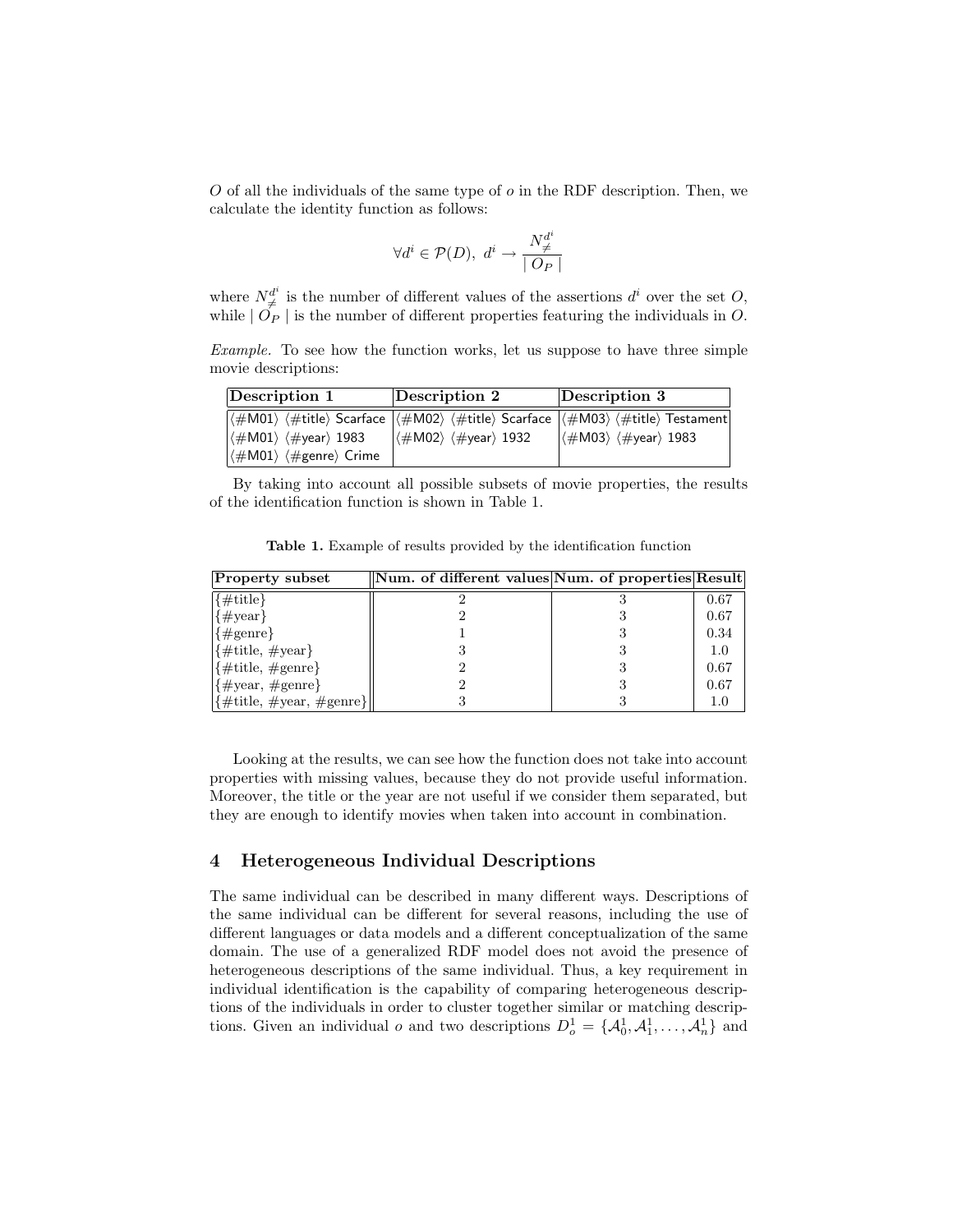$D_o^2 = \{A_0^2, A_1^2, \ldots, A_m^2\}$  of *o*, the identification  $I^o$  of *o* is a matching function  $I^o(D^1_o, D^2_o) \to (D^{1,2}, v)$ . Goal of the function  $I^o(D^1_o, D^2_o)$  is to understand when two descriptions denote the same real individual in the domain.

**Definition 2.** Matching Function. Given two individual descriptions  $D^1$  and  $D^2$ , the matching function  $I(D^1, D^2)$  is defined as follows:

$$
I(D^1, D^2) \to (D^{1,2}, v),
$$

where v is a measure in the range [0,1] of the similarity of  $D^1$  and  $D^2$  and  $D^{1,2}$ is the set of assertion mappings between  $D^1$  and  $D^2$ . The goal of the matching function is to provide a measure of similarity between  $D^1$  and  $D^2$ , under the assumption that the higher the descriptions similarity is, the higher is the probability that  $D^1$  and  $D^2$  denote the same real individual.

#### 4.1 Implementation of the Matching Function

A typical implementation of the matching function is based on the idea of comparing the data values associated with a given individual. But, since different descriptions may have a different structure, how can we know which graph nodes in the two descriptions should be compared? The approach used in HMatch is to rely on the results provided by matching the two datasource schemas. In order to deal with highly different data structures, we need complex mappings between the concepts and properties of the two schemas. HMatch itself implements several different techniques for schema matching, including linguistic, structural and contextual matching [2]. Many other techniques have been proposed for schema matching [4]. Since schema matching is not the goal of the paper, we present the instance matching approach used in HMatch by assuming to have complex mappings at the schema level. HMatch evaluates the degree of similarity among different individuals by considering those assertions which provide a description of the individuals features. Consequently, the similarity of role filler values as well as the similarity of their direct types is evaluated. When two instances are compared, their similarity is proportional to the number of similar roles and role fillers they share. Moreover, for the similarity evaluation we use the identification power of properties provided by the identity function. The approach adopted in HMatch is based on the idea of considering properties as connections between individuals and propagating similarity values through them. Each specification of an individual is represented by means of a tree. In order to evaluate the degree of similarity of two individuals, the procedure computes a measure of similarity between datatype values and propagates these similarity degrees to the individuals of the higher level by combining the similarity among their property fillers. To this end, HMatch provides a set of specific techniques devoted to the evaluation of similarity between datatype values. A function called datatype role filler matching is responsible of selecting the most suitable matching technique for each pair of datatype role fillers, according to the semantic meaning of the roles and to the datatype category.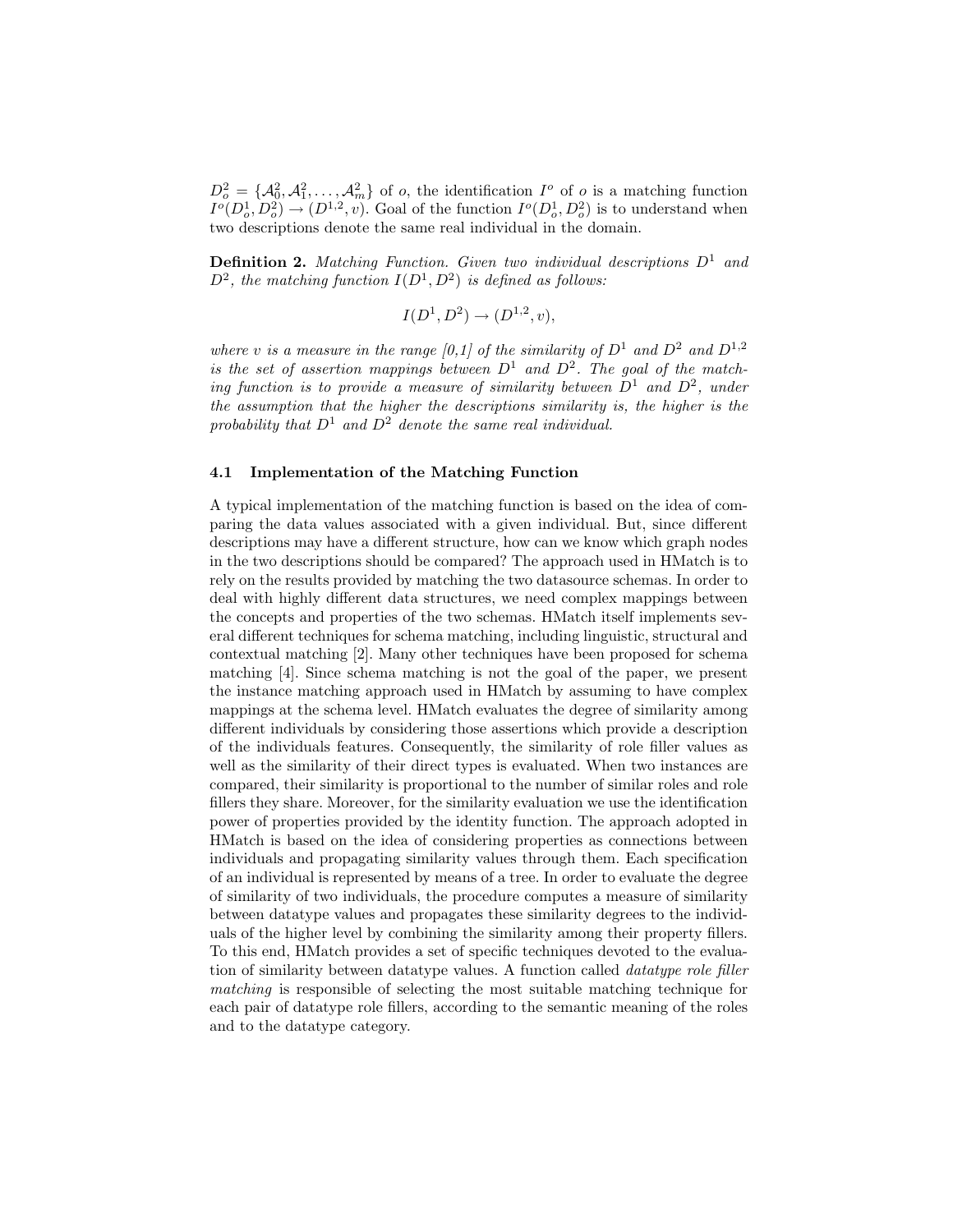Example . Consider two individuals item-1 and M-01 representing different RDF descriptions of the movie Scarface (Figure 3). item-1 describes a DVD sold by Amazon while M-01 describes directly the movie.

| Amazon item                                                                         | <b>IMDB</b> movie                                                                                       |
|-------------------------------------------------------------------------------------|---------------------------------------------------------------------------------------------------------|
| $\langle \#$ item-1 $\rangle$ $\langle \#$ title $\rangle$ Scarface [Region 2]      | $\langle \# M - 01 \rangle$ $\langle \# \text{title} \rangle$ Scarface (1983)                           |
| 〈#item-1〉 〈#director〉 Brian De Palma                                                | 〈#M-01〉 〈#director〉 De Palma, Brian                                                                     |
| 〈#item-1〉 〈#actor〉 Al Pacino                                                        | $\langle \# \mathsf{M}\text{-}01 \rangle$ $\langle \# \text{Year} \rangle$ 1983                         |
| $\langle\#$ item-1 $\rangle$ $\langle\#$ actor $\rangle$ Michelle Pfeiffer          | (#M-01) (#Country) USA                                                                                  |
| $\langle\#$ item-1 $\rangle$ $\langle\#$ theatricalReleaseDate $\rangle$ 1983       | $\langle \# M - 01 \rangle$ $\langle \# cast \rangle$ $\langle \# C06 \rangle$                          |
| $\langle\#item-1\rangle$ $\langle\#regionCode\rangle$ 2                             | (#C06) (#character) Tony Montana                                                                        |
| $\langle\#$ item-1 $\rangle$ $\langle\#$ format $\rangle$ NTSC, aspect ratio 2.35:1 | $\langle \# \mathsf{C}06 \rangle$ $\langle \# \mathsf{actor} \rangle$ $\langle \# \mathsf{P}15 \rangle$ |
|                                                                                     | (#P15) (#name) Pacino, Al                                                                               |
|                                                                                     | $\langle \#M-01 \rangle$ $\langle \#cast \rangle$ $\langle \#C13 \rangle$                               |
|                                                                                     | (#C13) (#character) Elvira Hancock                                                                      |
|                                                                                     | $\langle \#C13 \rangle$ $\langle \#actor \rangle$ $\langle \#P16 \rangle$                               |
|                                                                                     | $\langle \#P16 \rangle$ $\langle \#name \rangle$ Pfeiffer, Michelle                                     |
|                                                                                     | $\langle \# M - 01 \rangle$ $\langle \# cast \rangle$ $\langle \# C20 \rangle$                          |
|                                                                                     | (#C20) (#character) Manny Ribera                                                                        |
|                                                                                     | $\langle \#C20 \rangle$ $\langle \#actor \rangle$ $\langle \#P17 \rangle$                               |
|                                                                                     | 〈#P17〉 〈#name〉 Bauer, Steven                                                                            |

Fig. 3. RDF description of item-1 and M-01

First of all we suppose to have the following set of mappings at schema level produced by a schema matching tool:  $\{(title, title), (directory, director), (actor,$  $actor.name$ ,  $(the a trical Release Date, Year)$ . These mappings reduce the nested structure of the M-01 description to a flat one, making the M-01 description more comparable with the one of item-1. For each pair of properties involved in a mapping, HMatch compares the two values by means of a matching function specific for the category of the property (e.g. person name, date), which produces a similarity measure in the range [0,1]. The two property values are considered similar if the similarity measure is greater then a given threshold. For instance, the comparison of (Amazon) director and (IMBD) director property values, which are "Brian De Palma" and "De Palma, Brian" respectively, is performed with a matching function for person names and produces a similarity measure of 0.9. When multiple values are defined for the same properties, as for actor and actor.name, each possible value of the first property is compared with each possible value of the second. Then a set similarity measure is produced by considering similar values as the intersection of the two sets. When all the values of mapped property have been compared, the overall similarity measure of the two individuals is computed with the dice coefficient method. Assuming that, after all the comparisons, M-01 and item-1 have similar values for the properties (director, director), (actor, actor.name) and (theatricalReleaseDate, Year), but not for the properties (title, title), the overall similarity of the two individuals is evaluated as follows: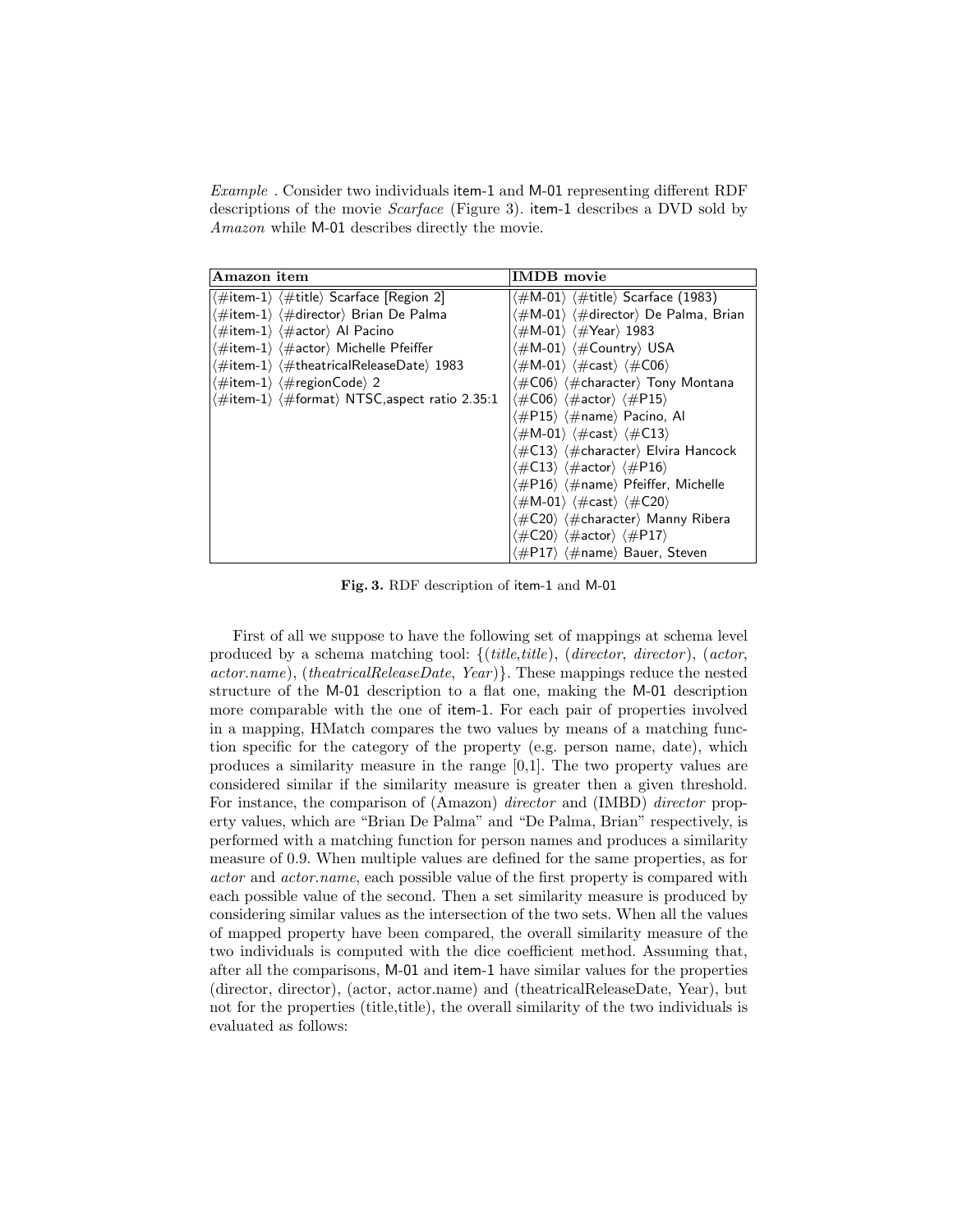$$
sim(\text{item-1}, \text{M-01}) = \frac{\text{similar properties}}{\text{total properties}} = \frac{6}{8} = 0.75
$$

Having a reasonable threshold value of 0.6, the two individual descriptions are considered similar, which is correct since they are referred to the same movie.

# 5 Autonomous Identity

In the two previous sections, we assumed to work with individual descriptions. But, a description is just an arbitrary collection of assertions. So, the problem here is: how can we select the minimal set of assertions describing an individual? In other terms, we could also wondering if there is a method to identify an autonomous individual out of a domain representation. The most simple intuition here is to consider all the assertions having the same domain object as subject. This method can be easily generalized to cope with more nested graph structures, by taking into account all the assertions that are directly or indirectly connected with a domain object. However, this approach is not sufficient in many cases. This problem can be introduced by looking at the example of Figure 4. The two

| Description 1                                                                                                                                                                        | Description 2                                                            |
|--------------------------------------------------------------------------------------------------------------------------------------------------------------------------------------|--------------------------------------------------------------------------|
| $\vert$ A1. $\langle \#$ dvd <sub>-1</sub> $\rangle$ $\langle \#$ title $\rangle$ Scarface                                                                                           | $ A2. \langle \#dvd_2 \rangle \langle \#title \rangle$ Scarface          |
| $ B1. \langle \#dvd_1 \rangle \langle \#price \rangle 14.99$                                                                                                                         | $ B2. \langle \#dvd_2 \rangle \langle \#price \rangle 18.89$             |
| $\vert$ C1. $\langle \#$ dvd <sub>-1</sub> $\rangle$ $\langle \#$ year $\rangle$ 2003                                                                                                | $ C2. \langle \#dvd_2 \rangle \langle \#year \rangle 2006$               |
| $ D1. \langle \# \mathsf{dvd}_1 \rangle \langle \# \mathsf{subtitles} \rangle$ French, Spanish $ D2. \langle \# \mathsf{dvd}_2 \rangle \langle \# \mathsf{subtitles} \rangle$ French |                                                                          |
| E1. $\#dvd_1 \langle \#dved_1 \rangle$ $\langle \#director \rangle$ Brian De Palma   E2. $\langle \#dvd_2 \rangle$ $\langle \#director \rangle$ Brian De Palma                       |                                                                          |
| $\ket{\mathsf{F1}}\bra{\# \mathsf{dvd}\_1}\bra{\# \mathsf{actor}}$ Al Pacino                                                                                                         | $ F2. \langle \#dvd_2 \rangle \langle \#actor \rangle$ Al Pacino         |
| $ \mathsf{G1}_\cdot\!\>$ $\langle\# \mathsf{dvd}\_1\rangle\;\langle\# \mathsf{actor}\rangle$ Michelle Pfeiffer                                                                       | $ G2. \langle \#dvd_2 \rangle \langle \#actor \rangle$ Michelle Pfeiffer |

Fig. 4. Example of the discovery problem

descriptions in the example represent two different DVD editions of the same movie. This means that there is a real individual (i.e., the movie "Scarface") which is not represented by a specific description. In general, a good design of the source schema should avoid this anomalies, but in real data it happens very often to have individuals that are "hidden" into descriptions of other individuals. For example, when talking about books, movies, music works and other kind of abstract individuals, it happens that the work is not distinguished from its physical edition. Also in other domains this is a problem: we have persons descriptions hidden into business transaction descriptions, geographical locations hidden into travel descriptions, and so on. How can we deal with this kind of individuals? In this context, the identity  $I^o$  of an hidden individual  $o$  is a discovery function  $I^o(D) \to \{(d^i, v^i)\}\$  which is defined as follows: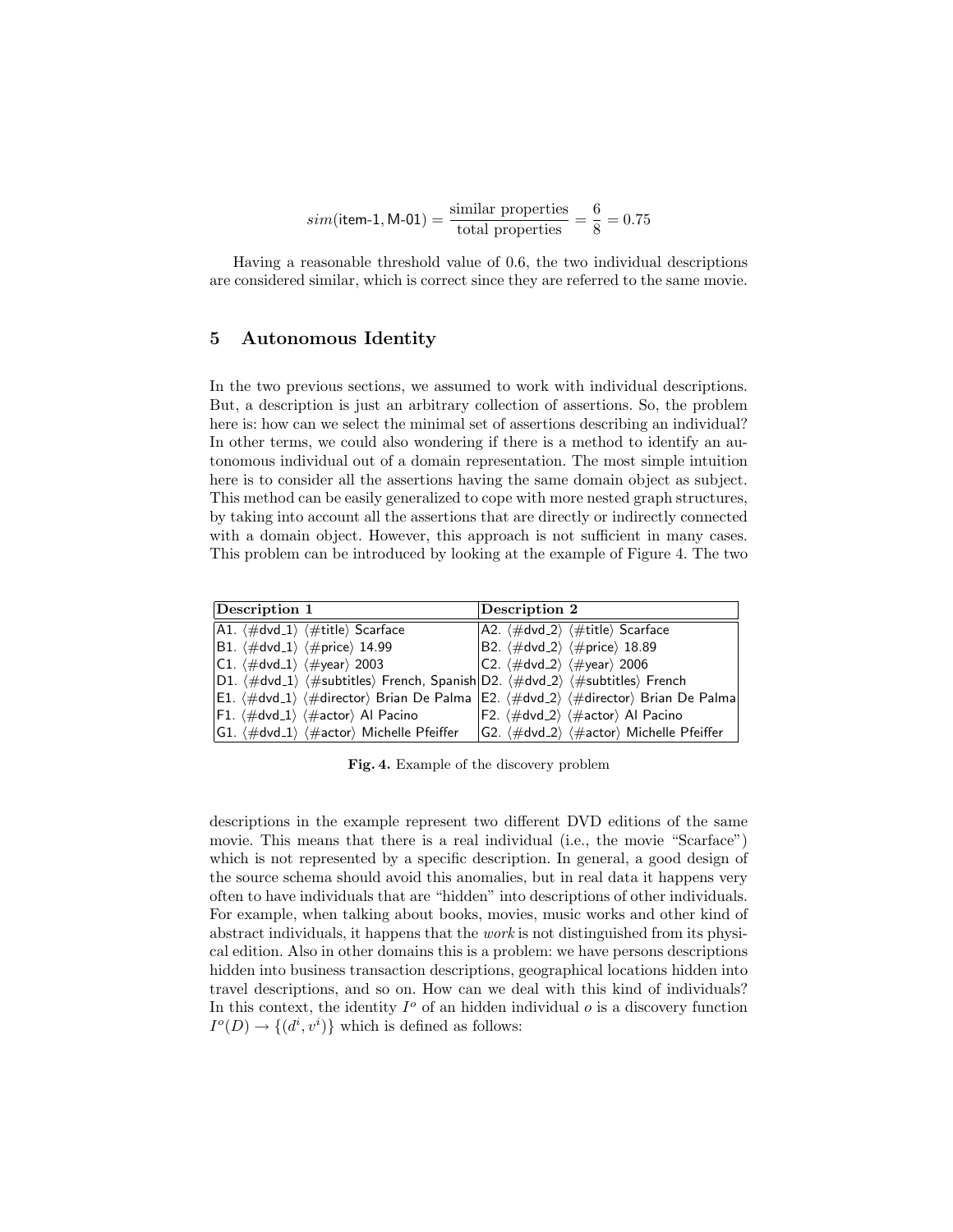Definition 3. Discovery Function. Given an arbitrary description D, the discovery function  $I^o(D) \to (d^i, v^i)$  is defined as:

$$
\forall d^i \in \mathcal{P}(D), \ d^i \to v^i
$$

where  $d^i$  denotes a possible subset of assertions of D and  $v^i$  (in the range [0,1]) denotes the probability of  $d^i$  to be the description of an hidden individual o.

#### 5.1 Implementation of the Discovery Function

In HMatch, the discovery function is implemented using matching. The idea is to execute matching over the same datasource by collecting a log of the properties matching. Intuitively, in such a way we collect the properties that, in most of the cases, have equal or similar values in a set O of individuals. Of course, there are several properties whose values match in many cases even if they do not denote an autonomous individual. For example, the format of a DVD (e.g., PAL) is the same in many cases, even if it does not denote a movie. To deal with this situation, we work under the assumption that only a significant group of properties matching together in many cases are denoting an autonomous individual. We find all the subsets of properties matching and, for each subset  $d^i$ , we take into account the number of properties in the subset  $(|d^i|)$  and the number of occurrences of matching values  $v^i$  of the properties in the subset over O. Given the subset  $d_{max}$  as the subset containing the maximum number of properties, we associate with  $d^i$  the measure  $\overline{d}^i = \frac{d}{d}$  $\frac{|d|}{|d_{max}|}$ . Analogously, given the maximum number of matching values occurrences  $v_{max}$ , we associate with  $d<sup>i</sup>$  the measure  $\overline{v}^i = \frac{v^i}{v}$  $\frac{v^i}{v_{max}}$ . As a result, given the subset of matching properties  $d^i$ , its measure of discovery  $D(d^i)$  is calculated as:

$$
D(d^i) = \overline{d}^i + \overline{v}^i.
$$

In such a way, we consider the subset with the best balance between the number of properties and the number of matching values over its properties as the set of properties candidate to denote an autonomous individual description within a description of other individuals.

Example. As an example, we take into account the example of Figure 4. Matching description 1 against description 2, we obtain the following mappings:

$$
\{(A1, A2), (E1, E2), (F1, F2), (G1, G2)\}
$$

leading to the following subset of matching properties:

$$
d = \{\# title, \# director, \#actor\}.
$$

Since the example is very simple, it is easy to see how  $d$  is also the best candidate to denote an autonomous individual. In more complex situations, this approach can fail due to some properties in the candidate set which are in fact useless to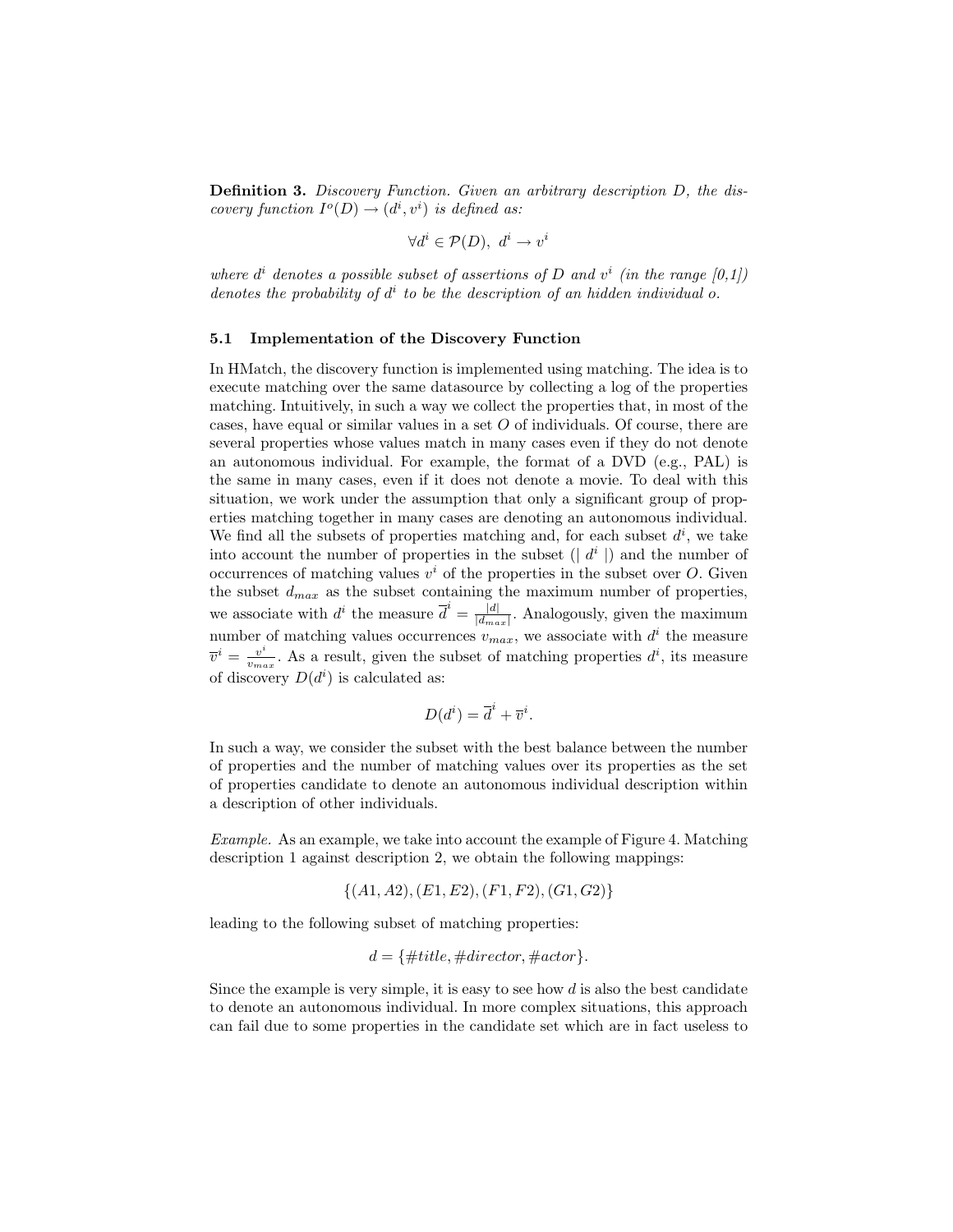individual discovery. However, the resulting candidate set can be used to perform matching again by considering only the properties in the candidate set, in order to verify the quality of the obtained results. A more detailed discussion on this is provided in the following section.

### 6 Experimental Results

In order to evaluate the proposed techniques, we take into account the case study presented in Section 2.1. In particular, we have two goals: i) we want to discover movies within Amazon.com DVD data; ii) we want to compare movie descriptions discovered in Amazon.com against movies in IMDB, in order to find different descriptions of the same real movies.

#### 6.1 Discovery Test Case

Concerning the first goal, our approach for testing is to match all the DVD descriptions extracted from Amazon.com in order to find correspondences (i.e., mappings) among DVDs containing the same movie. The ground truth has been created by manually clustering DVDs with respect to the movie and by creating the set of expected mappings. It is important to stress that the goal here is not to find similar or equal DVDs, but DVDs, potentially different, with the same movie. This means that some data referred to the product, such as ISBN, is not useful to our needs. Moreover, data are quite "dirty" because they contain errors or incomplete information. Thus, we performed two preliminary operations: first, we execute matching by considering all the properties, in order to have a measure of how the discovery works without a set of properties that denote the autonomous individual movie (Test 1); second, we manually select the set of DVD properties referred to movies, and we execute matching again. This provides a measure of how the matching works in the ideal situation, when the relevant properties denoting movies in DVD descriptions are correctly selected (Test 3). Finally, we exploited the discovery function of HMatch to automatically retrieve the relevant properties for movies and we execute the matching by considering only the relevant properties (Test 2). In order to evaluate the quality of the results we used three measures: *precision*, defined as the quantity of retrieved mappings that are correct, and recall, defined as the quantity of correct mappings that are retrieved, and F-Measure which is the harmonic mean of the two. Results are shown in Table 2, where, for each Test, we provide two measures in the form  $X(Y)$ , where  $X$  is the absolute value of precision or recall, while Y is the value of precision and recall with respect to the ideal matching case (Test 3).

The results show how matching over all the DVD properties is useless with respect to the goal of discovering movies. In fact, many DVD are similar because of properties like the format which is not relevant neither for the DVD identification nor for the movie identification. So, this method (Test 1) produces a high number of mappings, leading to a high recall with a very low precision.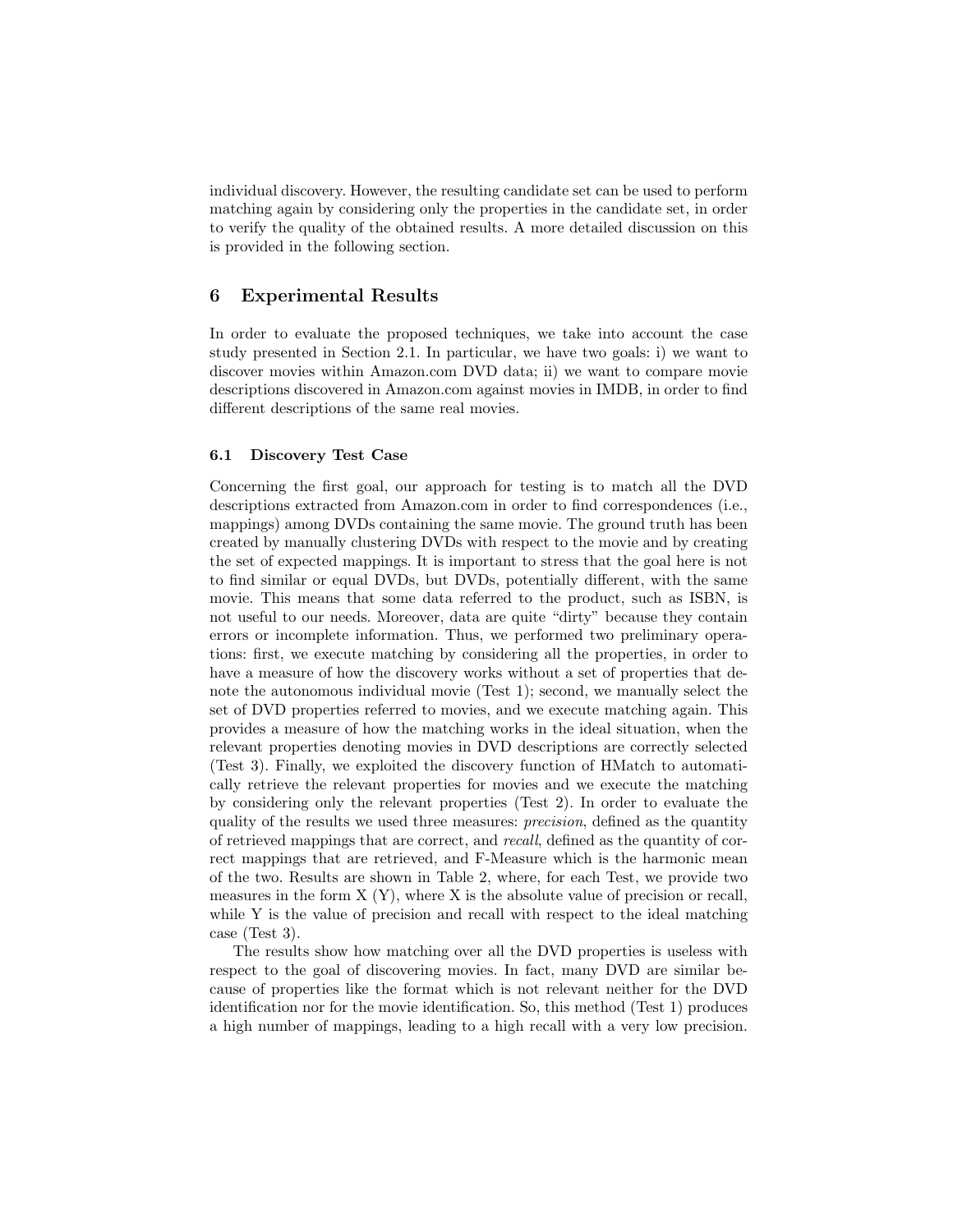| Measure   | Test 1     | Test 2     | Test 3    |
|-----------|------------|------------|-----------|
| Precision | 0.09(0.13) | 0.67(0.83) | 0.8(1.0)  |
| Recall    | 0.54(0.96) | 0.43(0.76) | 0.56(1.0) |
| F-Measure | 0.18(0.26) | 0.53(0.79) | 0.67(1.0) |

Table 2. Experimental results for the discovery problem

On the other way, manual selection of properties (Test 3) produces the best results that can be obtained by using matching for movie discovery. These results are characterized by a good precision and an average recall. This means that when we collect together DVDs with the same movie, it is quite probable that the collection is correct, even if some DVD is missing. The results obtained with the discovery function (Test 2) are promising because, despite the fact that the method is completely automatic, we obtained quite good precision and recall results, especially if compared with the ones obtained with the manual approach.

#### 6.2 Matching Test Case

The matching test case has been executed by taking onto account data extracted from Amazon together with data provided by IMDB. The goal here is to evaluate in terms of precision and recall the quality of the results obtained using HMatch for individual comparison. In particular, we want to check if our instance matching techniques are suitable for automatically retrieve different descriptions denoting the same real entity (i.e., a movie). The ground truth has been defined by manually comparing the 27 movies retrieved in IMDB against the 87 DVDs retrieved on Amazon for the query "Scarface". In particular, we have manually mapped each movie with all the DVDs containing that movie. Then, we have executed HMatch by taking into account only the properties selected in the previous discovery test (Test 2). The results in terms of precision, recall and F-Measure are shown in Table 3.

Table 3. Experimental results for the matching problem

| Precision | Recall | <b>F-Measure</b> |
|-----------|--------|------------------|
|           |        |                  |

Results are in this case very good, which encourages us in our belief that instance matching techniques can be used as a support for the identification of entities over heterogeneous datasources.

### 7 Related Work

In the paper, we have seen how instance matching techniques are crucial for solving the identity recognition problem by exploiting automatic techniques.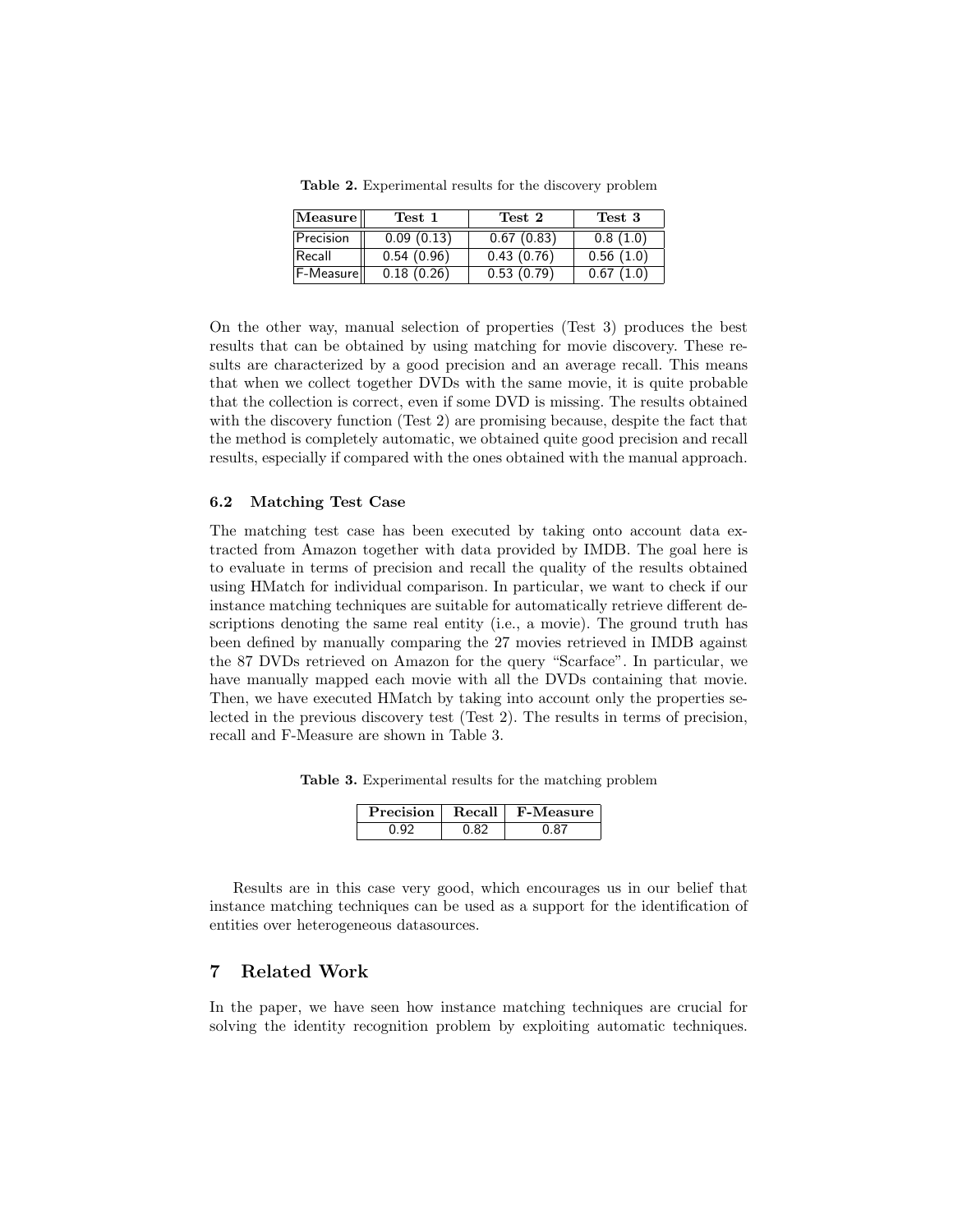In general, instance matching is frequently referred to as an Entity Resolution problem (also called Deduplication or reference reconciliation) and it is defined as the process of identifying and merging records judged to represent the same real-world entity. Up to now, the instance matching problem has been recognized as particularly relevant in database and data integration applications where it is referred to as record linkage and it is defined as the task of quickly and accurately identifying records corresponding to the same entity from one or more data sources [5].

A first important category of approaches to record linkage rely on statistical theories and techniques. In particular the problem is translated in a Bayesian inference problem [6] by means of decision rules based on probabilities, which are estimated using different techniques such as expectation maximization algorithms [7], with some further improvements in order to manage missing values and costs of misclassification. More recent approaches to record linkage are based on classification techniques in the machine learning. The supervised learning systems rely on the existence of training data in the form of record pairs, prelabeled as matching or not. When this kind of information is not available, other techniques must be adopted to detect matching records. In general these techniques define a distance metric for records which does not need tuning through training data. A simple approach is to consider a record as a unique string and to apply known edit-distance metrics [8] but, in such a way, references between different records are ignored. Ananthakrishna et al. [9] describe a similarity metric that uses not only the textual similarity, but the co-occurrence similarity of two entries in a database. A similar way to improve the comparison metrics is the one by Felix Naumann et al. on data fusion [10]. The similarity evaluation of two record is enhanced by the analysis of the context of a record, which is captured by considering not only the significant attributes of a record but also those attributes related to it through a foreign key. Naumann et al. exploit duplicate detection also to support schema matching functionalities. Halevy et al. [11] proposed an algorithm that, besides the exploitation of co-references among records, propagates information between reconciliation decisions of different descriptions to accumulate positive and negative evidences. Then, the algorithm gradually enriches references by merging attribute values. Our approach for instance matching has a similar strategy but we do not limit the context analysis to a single level of similarity propagation because the ontology instances generally have a more nested, tree-like, structure and the meaningful data is at the bottom of it. For this reason, ontology instance matching require more sophisticated techniques for handling the propagation of the similarity measure at the instance level. Moreover, for expressive languages (i.e. DLs) the structure of instances is not explicit and should be derived by reasoning.

In the Semantic Web the attention on instances for the purpose of ontology matching has been poorly studied and only basic techniques for ontology instance matching have been proposed. For example, in [12] instances are considered to support/validate concept matching techniques trough statistical analysis. This means that the similarity between two concepts is evaluated by measuring the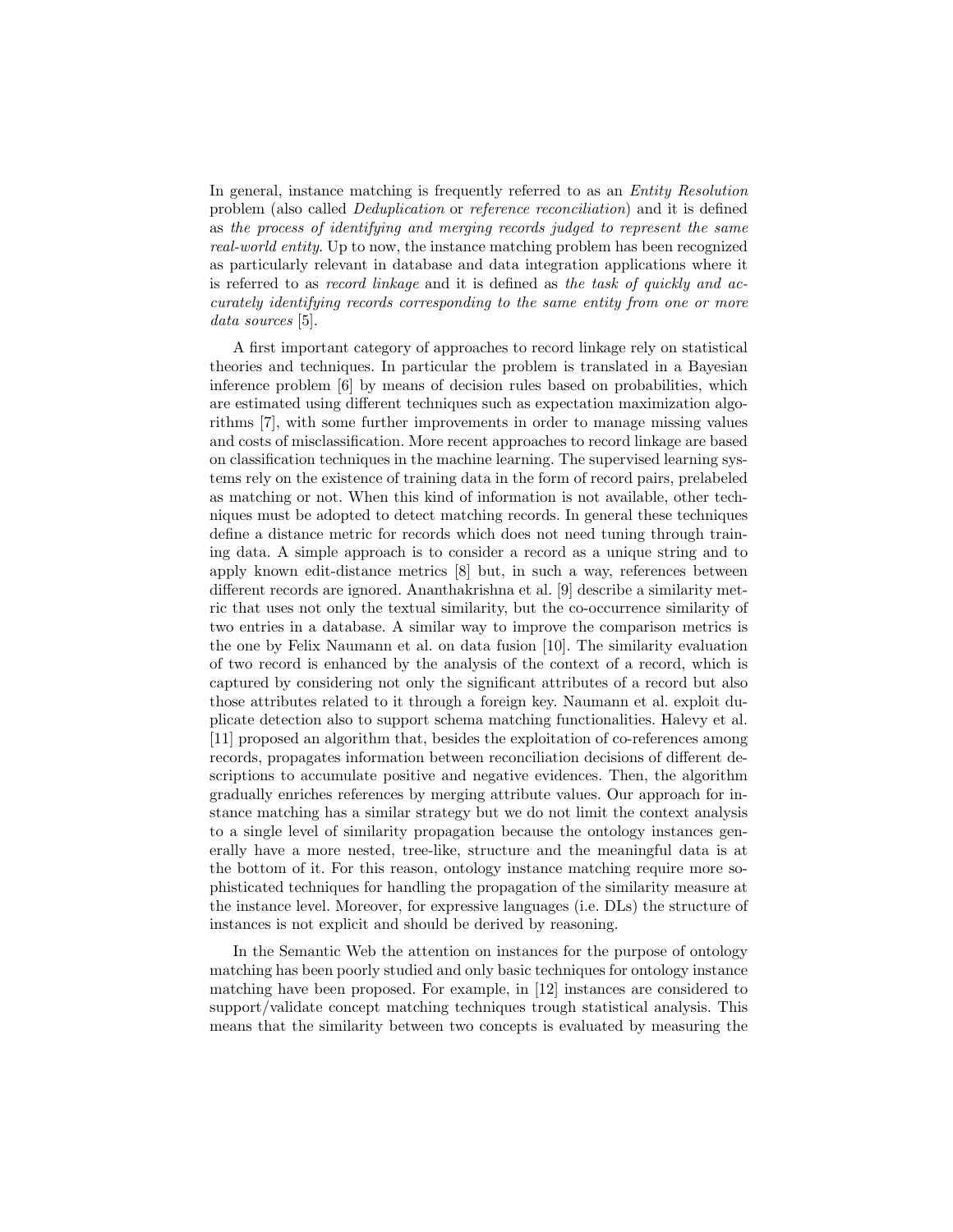"significance" in the overlap of their respective instance sets [13]. To this end, various similarity metrics have been proposed to evaluate instance similarity and thus instance-based concept matching [14]. Another important application of instance matching is ontology evolution, which means the need of supporting experts in managing ontology changes through advanced and possibly automated techniques. This is the case of the BOEMIE project (Bootstrapping Ontology Evolution with Multimedia Information Extraction) where a novel methodology for ontology evolution is defined to enhance traditional approaches and to provide methods and techniques for evolving a domain ontology through acquisition of semantic information from multimedia resources such as image, video, and audio [15].

# 8 Concluding Remarks

In this paper, we have discussed the problem of identity and entity recognition in the semantic web, by presenting three main sub-problems and by providing specific techniques to solve them. Our thesis is that instance matching and related techniques can be used to support entity recognition by enabling the automatic discovery of "hidden" entities as well as the automatic comparison of different descriptions of the same real-world objects. To this end we have presented promising experimental results. Concerning scalability, which is a crucial issue for semantic web applications, we are currently performing tests with larger datasets and our future work will be focused on optimization of the algorithms in terms of computational performances. Moreover we are collecting more experimental data in the BOEMIE European Project<sup>5</sup>, where instance matching is used with the purpose of retrieving descriptions of the same entities over semantic data extracted from multimedia resources. BOEMIE provides methods and techniques for knowledge acquisition from multimedia content, by introducing the notion of evolving multimedia ontologies, which is used for the extraction of information from multimedia content in networked sources. In particular, multimedia resources are analyzed with the goal of providing a semantic description of their content. The result of this process is the population of an OWL ontology. In the process of population, different instances created from different resources are grouped together if they denote the same real-world object. Our current and future work in the project is to investigate, develop and test advanced instance matching techniques as a support for ontology population.

### References

- 1. Bouquet, P., Stoermer, H., Mancioppi, M., Giacomuzzi, D.: OkkaM: Towards a Solution to the "Identity Crisis" on the Semantic Web. In: Proc. of the 3rd Italian Semantic Web Workshop (SWAP 2006), Pisa, Italy, CEUR (2006)
- 2. Castano, S., Ferrara, A., Montanelli, S.: Matching ontologies in open networked systems: Techniques and applications. Journal on Data Semantics (JoDS) V (2006)

<sup>5</sup> http://www.boemie.org